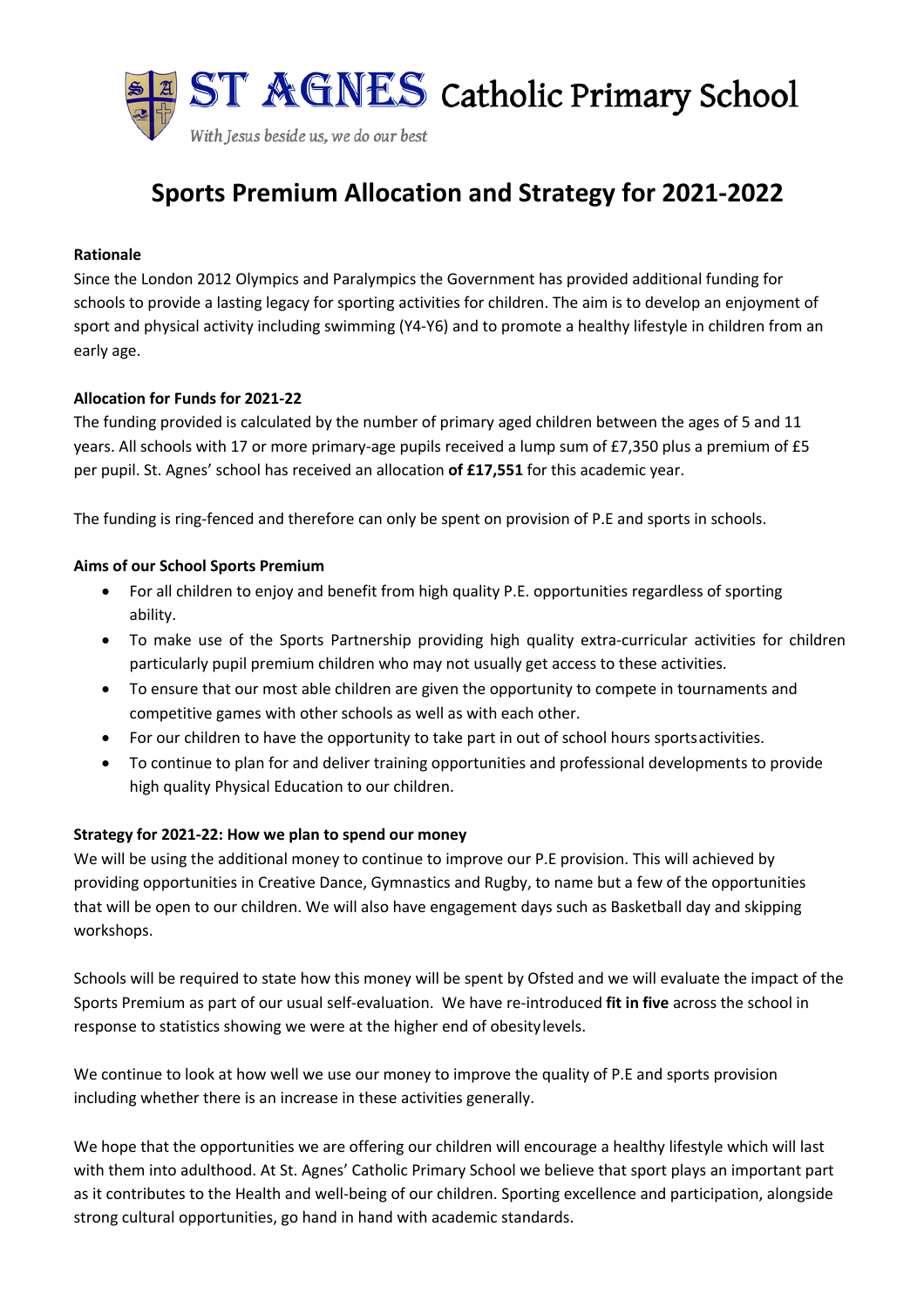

ST AGNES Catholic Primary School

With Jesus beside us, we do our best

| Meeting national curriculum requirements for swimming and water       | Please complete     |  |
|-----------------------------------------------------------------------|---------------------|--|
| safety                                                                | all of the below    |  |
| What percentage of your current Year 6 cohort swim competently,       | Data available July |  |
| confidently and proficiently over a distance of at least 25 metres?   | 22                  |  |
| What percentage of your current Year 6 cohort use a range of strokes  | Data available July |  |
| effectively (for example, front, crawl, backstroke and breaststroke)? | 22                  |  |
| What percentage of your current Year 6 cohort perform safe self-      | Data available July |  |
| rescue in different water-based situations?                           | 22                  |  |
| Schools can choose to use the Primary PE and Sport Premium to         | <b>NO</b>           |  |
| provide additional provision for swimming but this must be for        |                     |  |
| activity over and above the national curriculum requirements. Have    |                     |  |
| you used it in this way?                                              |                     |  |

Swimming details will be added at end of the academic year.

| Academic Year 2020/21                                                                      |                                                                                                         | Total fund allocated:<br>£17,640 | Date Updated:                            |                                                        |  |  |
|--------------------------------------------------------------------------------------------|---------------------------------------------------------------------------------------------------------|----------------------------------|------------------------------------------|--------------------------------------------------------|--|--|
| Key indicator 1: The engagement of all pupils in regular physical activity - Chief Medical | 61% of total                                                                                            |                                  |                                          |                                                        |  |  |
| Officer guidelines recommend that primary school children undertake at least 30 minutes of | allocation                                                                                              |                                  |                                          |                                                        |  |  |
| physical activity a day in school                                                          |                                                                                                         |                                  |                                          |                                                        |  |  |
| School focus with                                                                          | Action to achieve:<br>Funding allocated:<br>Sustainability and<br>Evidence and                          |                                  |                                          |                                                        |  |  |
| clarity on intended                                                                        |                                                                                                         |                                  | impact:                                  | suggested next                                         |  |  |
| impact on pupils:                                                                          |                                                                                                         |                                  |                                          | steps:                                                 |  |  |
| Fit in 5                                                                                   | To ensure that all<br>children participate<br>in 5 minutes physical<br>activity prior to 1st<br>break   |                                  | Reduction in obesity<br>from 20/21 in Y6 | Depending on<br>funding and skills/<br>number of staff |  |  |
| Whole school skip                                                                          | To ensure children<br>have access to<br>regular cardio                                                  | 295                              | Improved fitness<br>levels               | Ensure children<br>have access to<br>adequate number   |  |  |
|                                                                                            | activity.                                                                                               |                                  |                                          | of skipping ropes.                                     |  |  |
|                                                                                            | Key indicator 2: The profile of PE and sport being raised across the school as a tool for<br>% of total |                                  |                                          |                                                        |  |  |
|                                                                                            | whole school improvements<br>allocation                                                                 |                                  |                                          |                                                        |  |  |
| School focus with                                                                          | Action to achieve:                                                                                      | Funding allocated:               | Evidence and                             | Sustainability and                                     |  |  |
| clarity on intended                                                                        |                                                                                                         |                                  | impact:                                  | suggested next                                         |  |  |
| impact on pupils:                                                                          | steps:                                                                                                  |                                  |                                          |                                                        |  |  |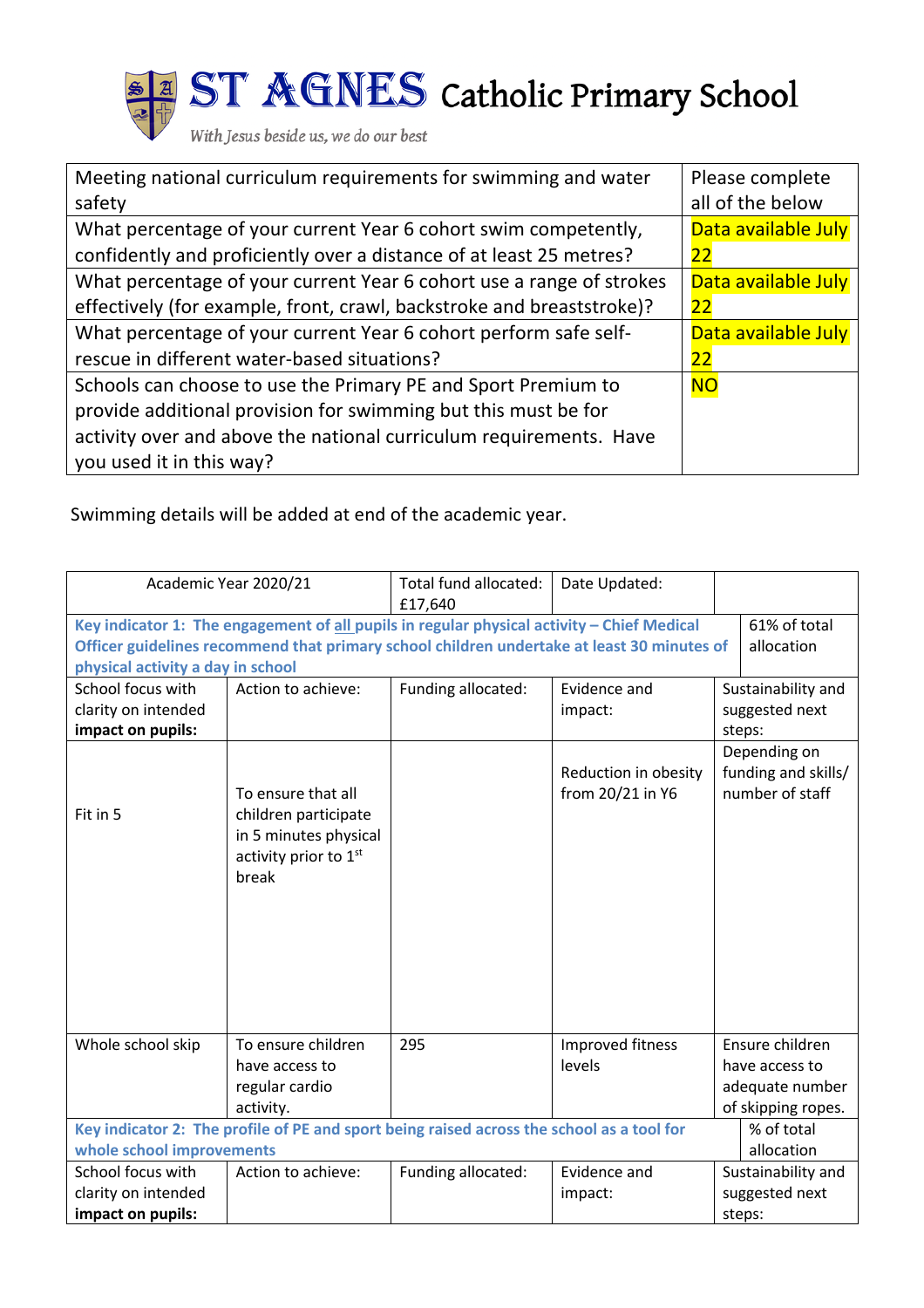

| Using sporting             | Revisiting impact     | N/a | Children are more      | Continue to focus  |
|----------------------------|-----------------------|-----|------------------------|--------------------|
| heroes to discuss          | basketball player     |     | likely to take risks - | and link to school |
| behaviours for             | and other influential |     | gymnastic this year    | values.            |
| learning e.g.              | sport personalities   |     | signing up for         |                    |
| persistence, belief        | invited to school,    |     | various                |                    |
| and contribution           | Link to winter        |     | competitions           |                    |
| linked to school           | Olympics.             |     |                        |                    |
| value. Also sporting       |                       |     |                        |                    |
| hero invited to            |                       |     |                        |                    |
| discuss                    |                       |     |                        |                    |
| Project linked to the      |                       |     |                        |                    |
| Sporting visit (Y2-Y6)     |                       |     |                        |                    |
| Para athletics and         | Gifted and talented   |     |                        |                    |
| overcoming                 | children identified   |     |                        |                    |
| difficulties               | though being          |     |                        |                    |
|                            | `spotted' by THYSF    |     |                        |                    |
|                            | coaches at            |     | Signposting            |                    |
| <b>Gifted and Talented</b> | competitions/events   |     | $Rugby - 2$ Y6 boys a  |                    |
|                            | Teachers identify     |     | Victoria Park          |                    |
|                            | G&T through lesson    |     | 1x Y6 boy for Cross    |                    |
|                            | observations          |     | Country running        |                    |
|                            | Secondary Schools     |     |                        |                    |
|                            | made aware of any     |     |                        |                    |
|                            | sporting prowess      |     |                        |                    |
|                            |                       |     |                        |                    |

| Key Indicator 3: Increased confidence, knowledge and skills of all staff in PE<br>and sport<br>School focus with<br>clarity on intended<br>impact on pupils: | 7% of total<br>allocation<br>Sustainability and<br>suggested next<br>steps:                             |                                                              |                                                                        |                          |  |
|--------------------------------------------------------------------------------------------------------------------------------------------------------------|---------------------------------------------------------------------------------------------------------|--------------------------------------------------------------|------------------------------------------------------------------------|--------------------------|--|
|                                                                                                                                                              |                                                                                                         |                                                              |                                                                        |                          |  |
| <b>Sports Foundation</b><br><b>Rising Stars PE</b><br>Scheme                                                                                                 | PE Scheme to<br>support subject<br>knowledge and<br>progression in<br>sports                            | £5184 (already<br>listed under 1<br>£600 travel and<br>cover | Staff are more<br>confident with<br>teaching P.E across<br>the school. | P.E. Teacher<br>Continue |  |
| To increase the % of<br>children achieving<br>25 metres by the<br>end of Y6                                                                                  | To offer intensive<br>swimming lessons<br>for those children in<br>Yr 6 who couldn't<br>access swimming | Cost                                                         | How many last year<br>achieved 25 m                                    | To continue 2021-<br>22  |  |